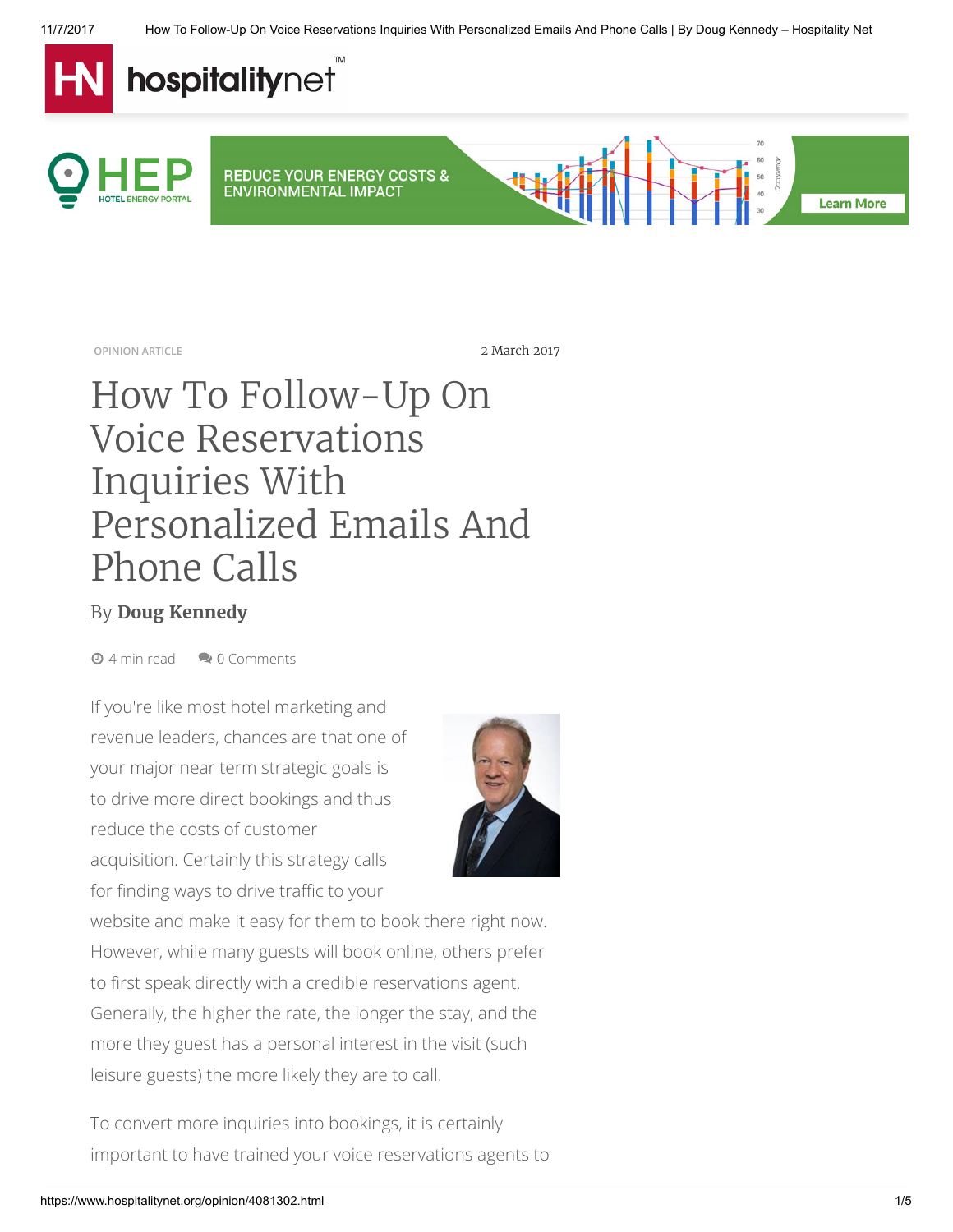have addressed in previous training articles.

## SIMILAR STORIES

- 7 Trainer's Tips For Hotel [Reservations](https://www.hospitalitynet.org/news/4084107.html) Sales Success | By Douglas Kennedy
- Measuring and [Incentivizing](https://www.hospitalitynet.org/news/4084646.html) Front Desk and Reservations Upselling | By Doug Kennedy
- What the Hell is Happening in [Reservations?](https://www.hospitalitynet.org/news/4082409.html) | By Steven Herron
- 3 ways hotels can [compete](https://www.hospitalitynet.org/news/4080800.html) with Online Travel Agents | By John Stocki

Yet regardless of how skilled the reservations agent is, there are always going to be some callers who are simply not yet ready to commit. This is especially true when the caller is traveling with friends or family members who are to be involved in the decision. Another reason callers hesitate to commit is that they want to continue to search online for a better rate, or perhaps they are only calling to double-check the rate they see at an OTA site.

When you consider the marketing costs of making that phone call happen in the first place, and how easy it would be for the caller to hang-up and book your hotel through a costly third-party OTA, or worse yet, to book another property, it surely makes sense to train your team invest a few post-call moments to take sales to the next level which is to use pro-active follow-up action steps.

Now I'm sure that some readers are rolling their eyes and saying "Oh, we'll never have time to do all that!" Ironically, one reason is that many resort reservations agents are short on time is because they are bogged down with admin work involved by entering OTA reservations into their systems, or if the connection is seamless, checking those reservations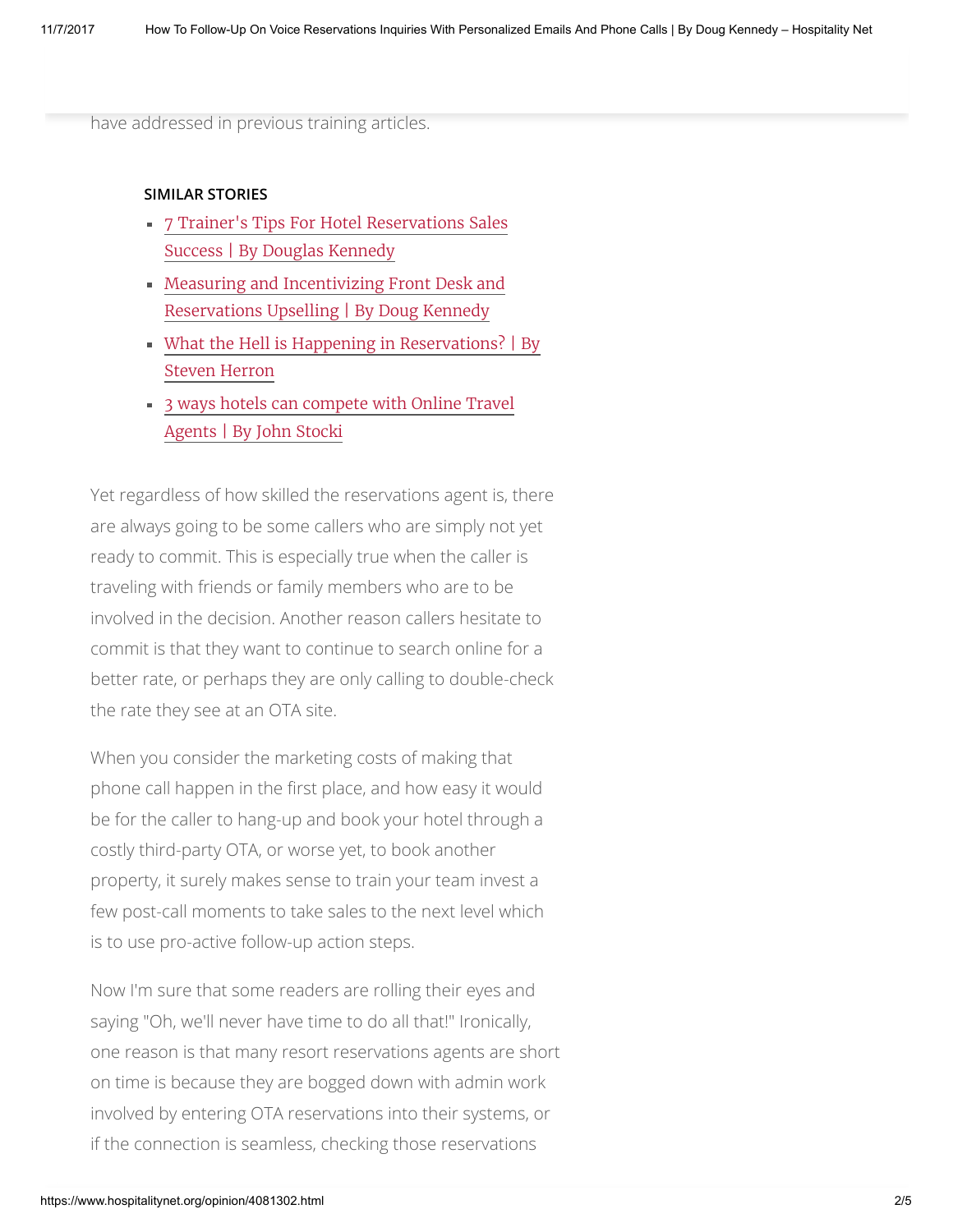potential for additional revenue, not only on rooms but on the total guest spend, it will most certainly be worth at least trying. (Just do the math by calculating the ROI if each agent snags just one more booking a day this way. This should catch your attention, and the actual ROI potential is probably much higher.)

Also, if you do a "time/ process study" you will probably find that this takes less time than you might think, even if you use a completely manual process. The good news is that there are now technology companies out there that are providing call and lead tracking systems specific to the lodging industry that enable this to be done in an extremely efficient manor, and the price has come down considerably in recent years as competition has increased. (Note: email me directly for the names of such companies [doug@kennedytrainingnetwork.com\)](mailto:doug@kennedytrainingnetwork.com)

Here are some training tips to help your reservations team follow-up pro-actively to convert more voice inquires:

- After first trying to secure the sale and then to overcome resistance by creating urgency and removing barriers to booking, train your agents to say something such as: "Okay, I understand that you'll need to check…. Before I let you go, if I can get your email address I can send you a personalized follow-up on the options we just discussed along with my contact information. That way you will have something to pass along."
- Train your agents to document the essential details (dates, room types discussed) and a few personal details in a CRM system, or on Excel list, or even in a manual tracking notebook. (Better yet, if you have invested in the lodging industry specific systems such as what I recommend above, this will attach right to the